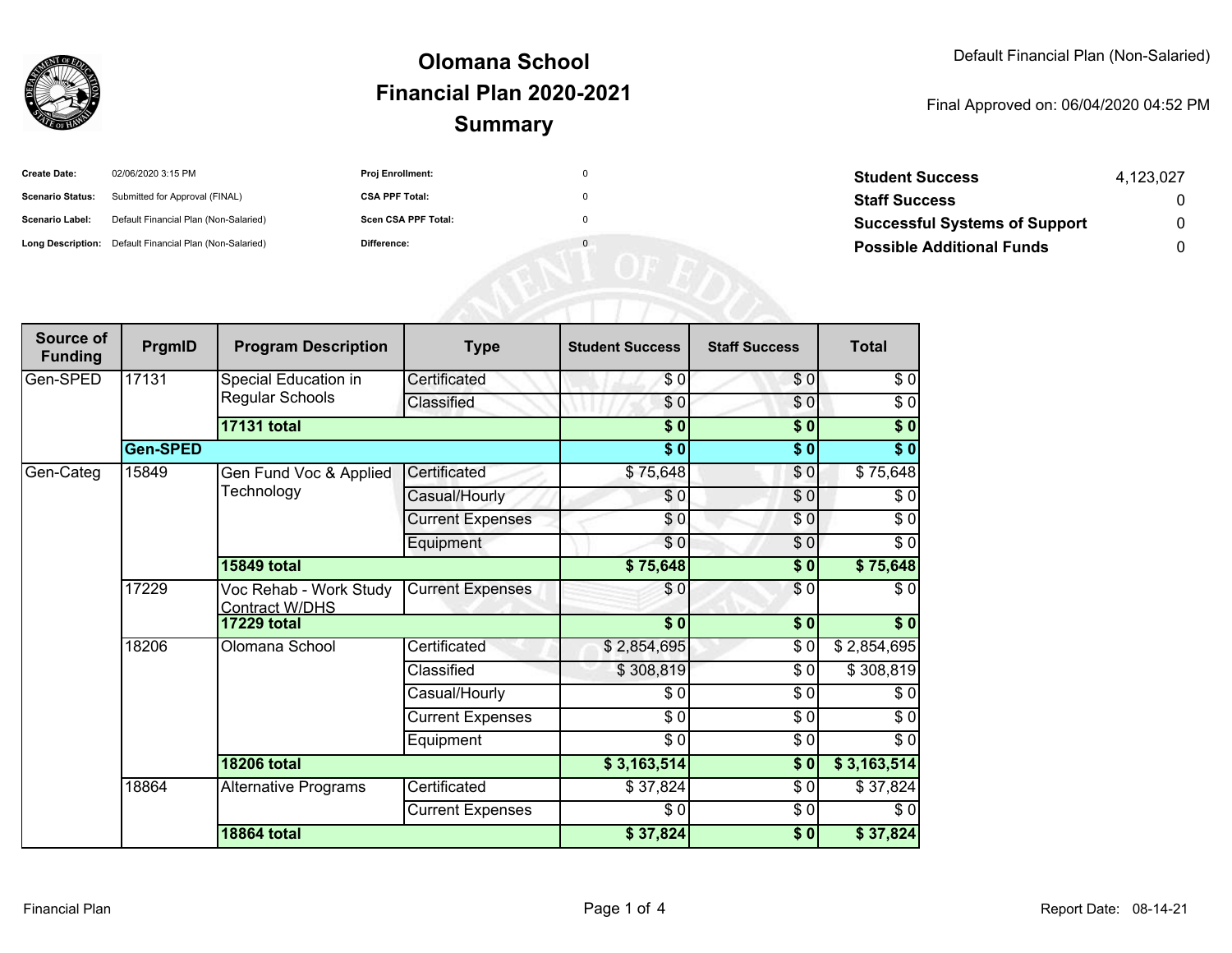

## **SummaryOlomana SchoolFinancial Plan 2020-2021**

Final Approved on: 06/04/2020 04:52 PM

| Source of<br><b>Funding</b> | PrgmID           | <b>Program Description</b>                       | <b>Type</b>             | <b>Student Success</b> | <b>Staff Success</b> | <b>Total</b>     |
|-----------------------------|------------------|--------------------------------------------------|-------------------------|------------------------|----------------------|------------------|
| Gen-Categ                   | 18869            | Olomana Youth Center                             | Certificated            | \$756,480              | \$0                  | \$756,480        |
|                             |                  |                                                  | Classified              | \$89,561               | $\overline{\$0}$     | \$89,561         |
|                             |                  |                                                  | Casual/Hourly           | \$0                    | $\overline{\$0}$     | \$0              |
|                             |                  |                                                  | <b>Current Expenses</b> | \$0                    | $\overline{\$0}$     | $\overline{60}$  |
|                             |                  |                                                  | Equipment               | $\overline{\$0}$       | $\overline{\$0}$     | $\overline{S}0$  |
|                             |                  | <b>18869 total</b>                               |                         | \$846,041              | $\overline{\$0}$     | \$846,041        |
|                             | <b>Gen-Categ</b> |                                                  |                         | \$4,123,027            | $\overline{\bullet}$ | \$4,123,027      |
| Federal                     | 18902            | <b>ESEA Title I-Schools</b>                      | Casual/Hourly           | \$0                    | $\sqrt{6}$           | $\sqrt{6}$       |
|                             |                  |                                                  | <b>Current Expenses</b> | \$0                    | \$0                  | $\overline{0}$   |
|                             |                  |                                                  | Equipment               | \$0                    | \$0                  | $\overline{\$0}$ |
|                             |                  | <b>18902 total</b>                               |                         | $\overline{\$0}$       | $\overline{\$0}$     | $\overline{\$}0$ |
|                             | 18927            | <b>ESEA Title I-School</b><br>Improvement        | Casual/Hourly           | $\sqrt{6}$             | \$0                  | \$0              |
|                             |                  |                                                  | <b>Current Expenses</b> | \$0                    | $\overline{\$0}$     | $\overline{60}$  |
|                             |                  |                                                  | Equipment               | \$0                    | $\overline{\$0}$     | $\sqrt{6}$       |
|                             |                  | <b>18927 total</b>                               |                         | $\overline{\$0}$       | $\overline{\$}0$     | $\overline{\$0}$ |
|                             | 18935            | <b>ESEA Title I-Parent</b><br>Engagement         | <b>Current Expenses</b> | $\overline{30}$        | $\overline{30}$      | $\sqrt{0}$       |
|                             |                  |                                                  | Equipment               | \$0                    | \$0                  | $\overline{60}$  |
|                             |                  | <b>18935 total</b>                               |                         | $\overline{\$0}$       | $\overline{\$0}$     | $\overline{\$0}$ |
|                             | 20642            | ESEA Title I Neglected &<br>Delinquent           | Casual/Hourly           | \$0                    | $\overline{\$0}$     | $\overline{60}$  |
|                             |                  |                                                  | <b>Current Expenses</b> | \$0                    | $\overline{\$0}$     | $\overline{60}$  |
|                             |                  |                                                  | Equipment               | $\overline{\$0}$       | $\overline{\$0}$     | \$0              |
|                             |                  | <b>20642 total</b>                               |                         | $\overline{\$0}$       | $\overline{\$0}$     | $\overline{\$0}$ |
|                             | 20658            | Essa Title IIa Ed<br><b>Effectiveness System</b> | Casual/Hourly           | $\overline{\$0}$       | $\overline{50}$      | $\overline{\$0}$ |
|                             |                  | <b>20658 total</b>                               |                         | $\overline{\$0}$       | \$0                  | $\sqrt{6}$       |
|                             | 20659            | Essa Title IIa Prof Dev-<br><b>OCISS</b>         | Casual/Hourly           | $\overline{\$0}$       | $\overline{\$0}$     | $\overline{\$0}$ |
|                             |                  | <b>20659 total</b>                               |                         | $\overline{\$0}$       | $\overline{\$0}$     | \$0              |
|                             | 20697            | Essa Title IIa Prof Dev                          | Casual/Hourly           | $\overline{60}$        | $\overline{50}$      | $\overline{50}$  |
|                             |                  | <b>20697 total</b>                               |                         | $\sqrt{6}$             | $\sqrt{6}$           | \$0              |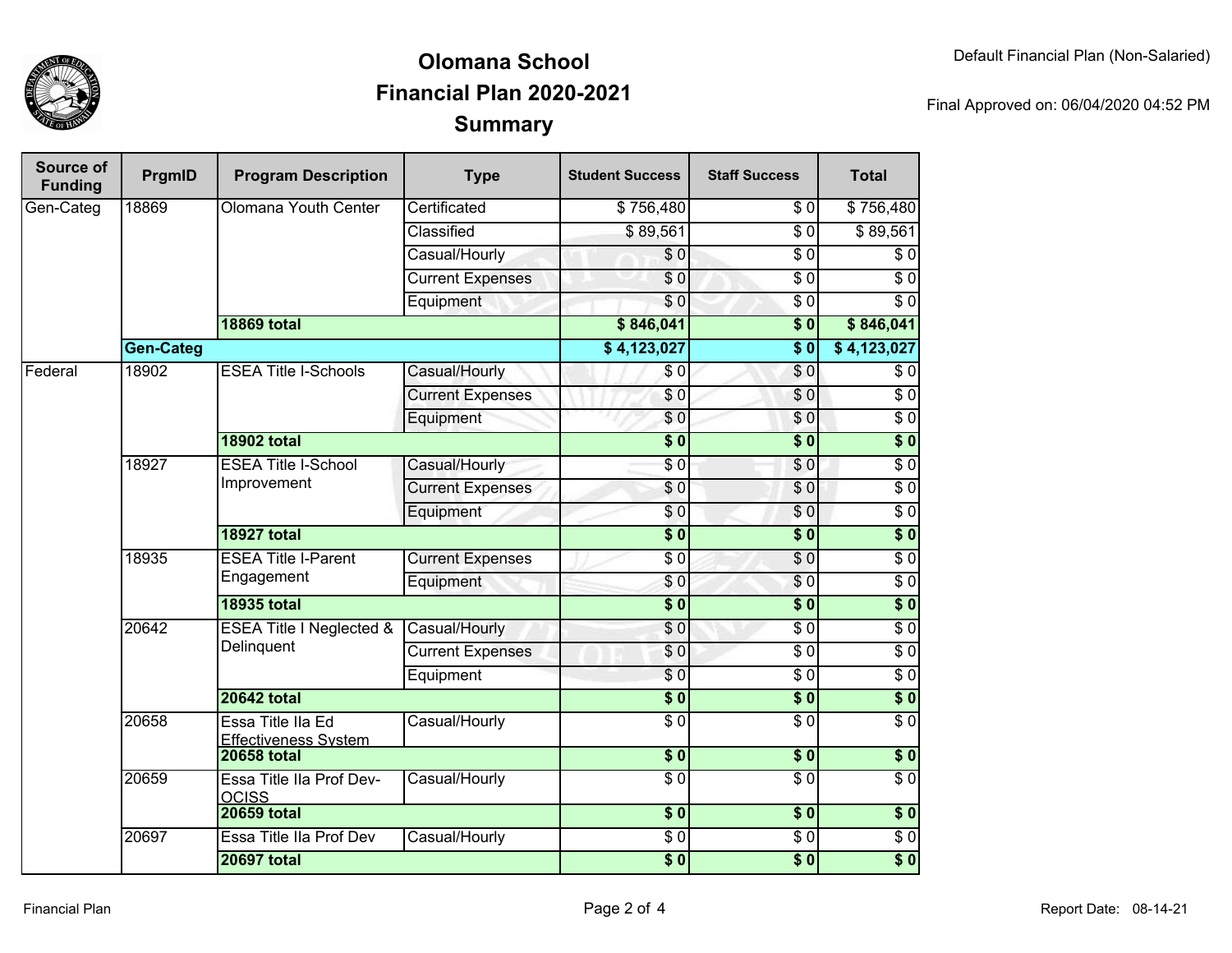

## **SummaryOlomana SchoolFinancial Plan 2020-2021**

Final Approved on: 06/04/2020 04:52 PM

| Source of<br><b>Funding</b> | PrgmID         | <b>Program Description</b>                | <b>Type</b>             | <b>Student Success</b> | <b>Staff Success</b> | <b>Total</b> |
|-----------------------------|----------------|-------------------------------------------|-------------------------|------------------------|----------------------|--------------|
| Federal                     | 20698          | Essa Title IIa Support<br>New Tchr & Prin | <b>Current Expenses</b> | \$0                    | \$0                  | \$0          |
|                             |                | 20698 total                               |                         | \$0                    | \$0                  | \$0          |
|                             | Federal        |                                           |                         | \$0                    | \$0                  | \$0          |
| Special                     | 15754          | Voc Ed-Program<br>Improvement FY19        | <b>Current Expenses</b> | \$0                    | \$0                  | \$0          |
|                             |                |                                           | Equipment               | \$0                    | \$0                  | \$0          |
|                             |                | <b>15754 total</b>                        |                         | \$0                    | \$0                  | \$0          |
|                             | <b>Special</b> |                                           |                         | \$0                    | \$0]                 | \$0          |
| <b>Grand Total</b>          |                |                                           |                         | \$4,123,027            | \$0                  | \$4,123,027  |